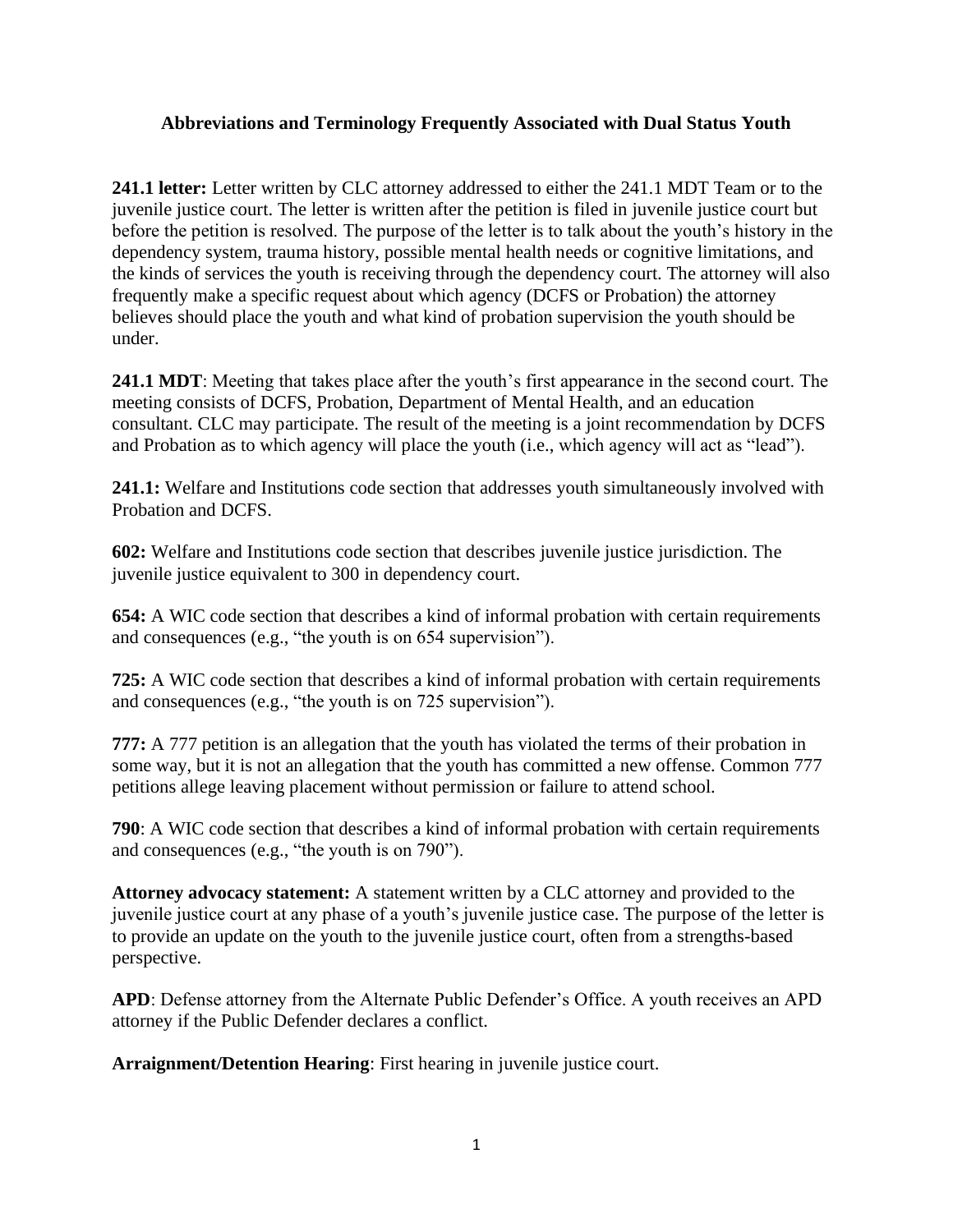**AWOL:** Acronym for "absent without leave," meaning a youth has left placement without permission. Many at CLC prefer to use the phrase "missing from placement" or other alternatives because to "AWOL" is a military crime.

**Camp**: Locked Probation boot camp-style placement. Youth are typically sent to camp for 5-9 months.

**CARE:** The Crossover Advocacy Resource Effort is an internal CLC program in CLC1, CLC2, CLC3, and CLC4, that works with dual status and EPY youth. A Case Manager or CARE Investigator is assigned to support the youth and have regular contact with CSW's, Probation Officers, and service providers.

**CDP:** Community Detention Program is the temporary electronic monitoring of a youth in the form of an ankle monitor.

**Citation:** A notice (which looks like a ticket) provided to a youth by law enforcement directing the youth to appear in court on a particular date.

**Crossover:** Term used to describe youth who are involved with DCFS and Probation. It is synonymous with "dual status" and "dually involved youth," although the term was used more frequently in the past because youth commonly first had DCFS involvement and subsequently "crossed over" to the juvenile justice system.

**Delinquency:** The court that hears juvenile Probation cases. This term is frequently used by people in Los Angeles, but some are beginning to use the term "juvenile justice" because it has a less negative connotation.

**Detained:** Word to describe a youth is who is being held in juvenile hall pending resolution of their case.

**Disposition** (sentencing/case plan): Hearing where the juvenile justice court determines which agency (DCFS or Probation) will place the youth, where the youth will be placed, and the youth's terms of probation.

**Diversion:** A youth participates in diversion when, after law enforcement contact, a youth is offered an opportunity to participate in services through a community-based organization in lieu of a petition being filed in court.

**DKC:** Dorothy Kirby Center, also known as "DKC", is a locked probation placement. Youth are typically placed at DKC for 6-12 months.

**Dual Status:** A term used to describe any youth who is simultaneously involved with Probation and DCFS; both dependency and juvenile justice court. The term is synonymous with "dually involved youth" and "crossover".

**Dually Involved Youth:** A term that is used to describe a youth involved with both Probation and DCFS; both juvenile justice and dependency court. A term that is synonymous with "dual